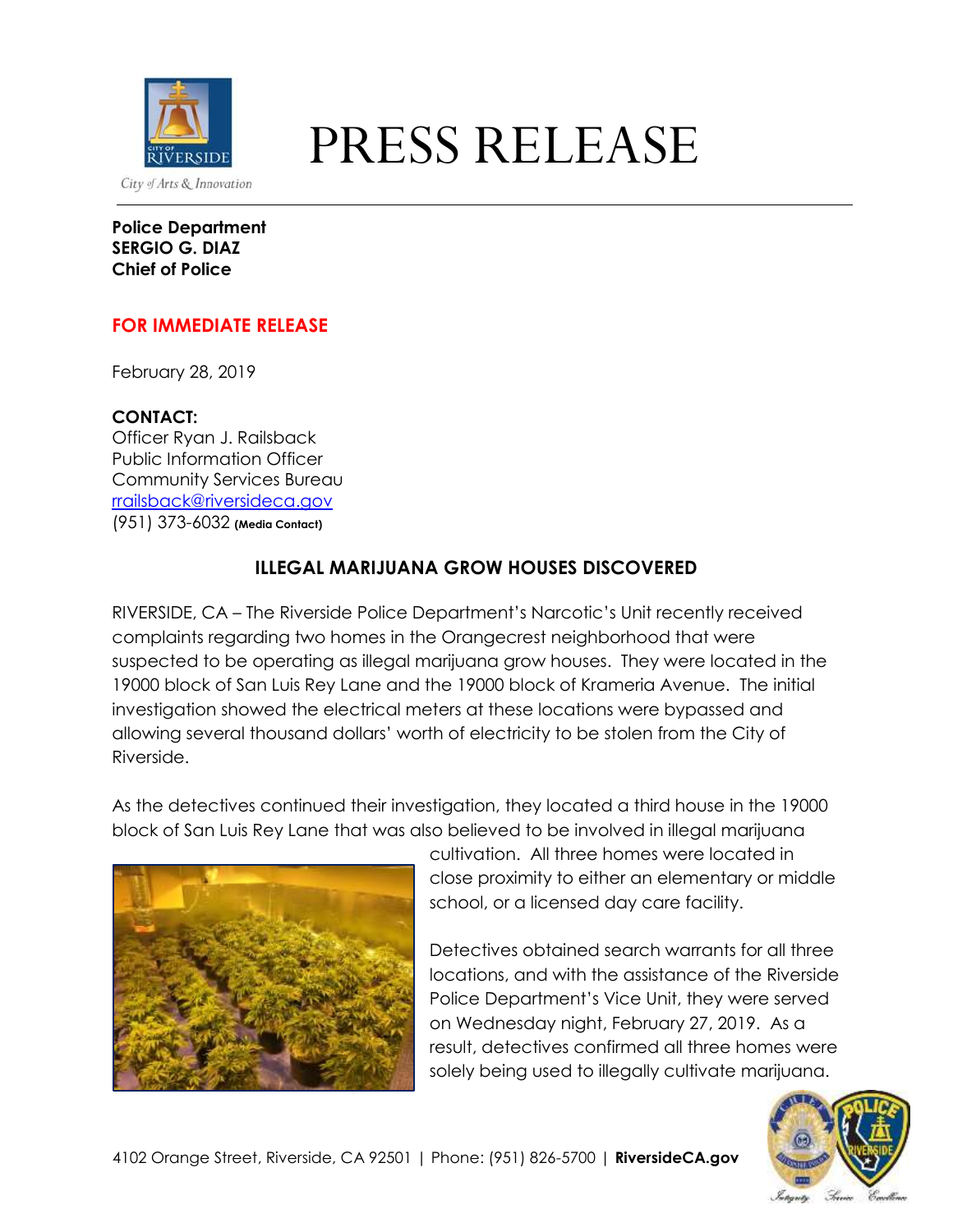

They seized over 1,500 marijuana plants and suspected methamphetamine. Detectives also discovered the locations were stealing electricity from the city. The growing equipment used was illegally wired and observed to be a tremendous fire risk. Various chemicals and fertilizers were found and stored in ways that posed a danger.

While detectives were searching the residence in the 19000 block of Krameria Avenue, a suspect

involved in the illegal cultivation operation arrived in a vehicle. The driver, later identified as Chaoquing Ni, 43-years-old of La Puente, saw the detectives and quickly drove away. Detectives were attempting to catch up to this suspect as he drove away at a high rate of speed when he lost control of the car and crashed into the front of a residence on Paso Robles Drive. The suspect was eventually taken into custody at the dead end of San Juan Capistrano Court.

Chaoquing Ni was arrested and booked into the Robert Presley Detention Center on charges of illegally cultivating marijuana, theft of utilities, and hit and run. Two other involved suspects, Xiaoquan Liu, 55-years-old of Rosemead, and Xiao Liu, 49-years-old of Florida, were contacted at one of the homes on San Luis Rey Lane and arrested on charges of illegal marijuana cultivation.



According to Riverside Municipal Code section 19.342.030 (B), "no individual or entity may plant, cultivate, harvest, dry, or process marijuana plants inside a private residence, or inside an accessory structure to a private residence located upon the grounds of a private residence, in excess of the limitations imposed by California Health and Safety Code section 11362.2." And 11362.2 (a)(3) of the Health & Safety code states "not more than six living plants may be planted, cultivated, harvested, dried, or processed within a single private residence, or upon the grounds of that private residence, at one time."

"*These illegal activities embedded in our neighborhoods pose a risk to families and children,"* said Deputy Chief Jeff Greer of the Riverside Police Department*. "We will*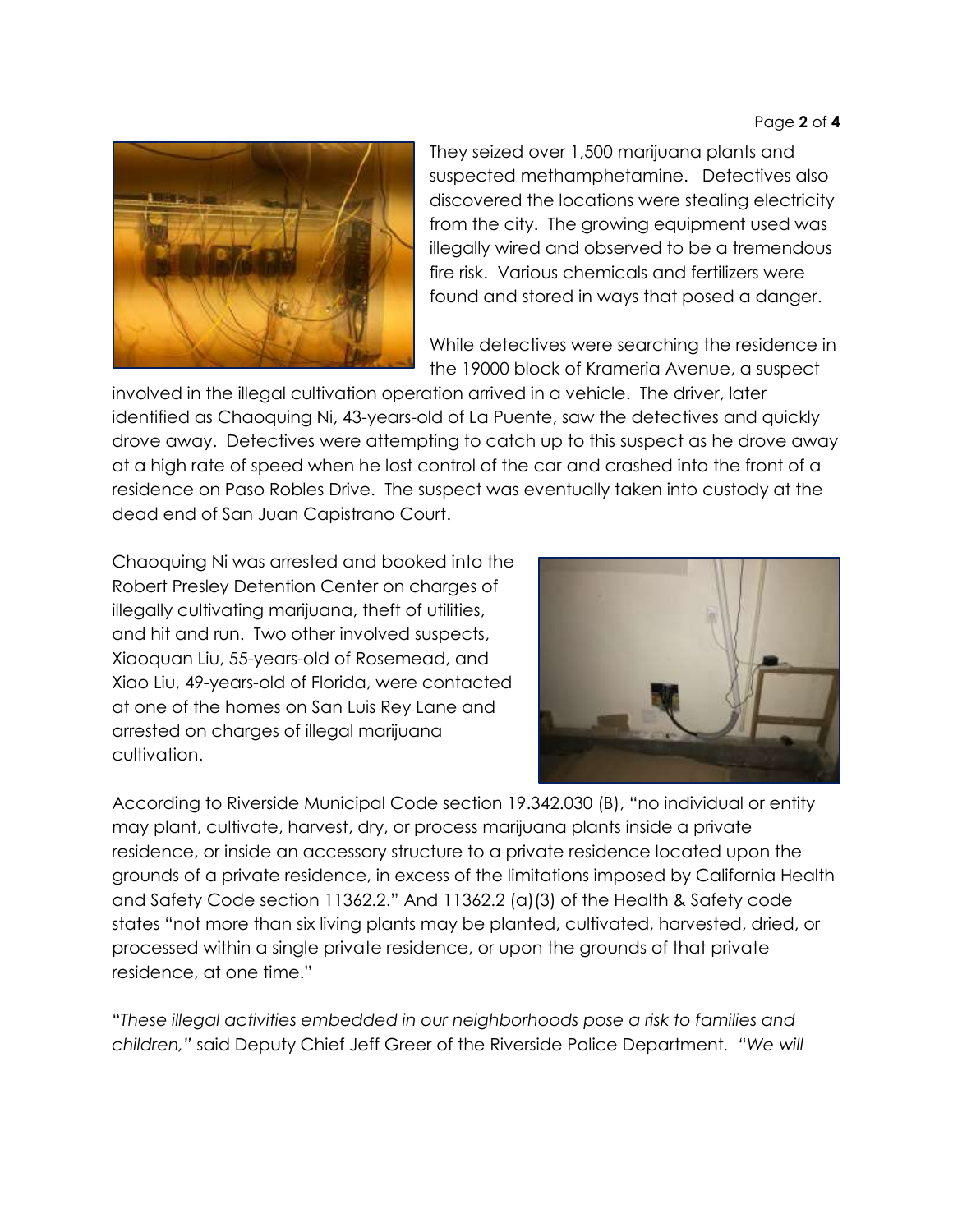



*continue to partner with our community members in order to help solve these problems and enhance neighborhood livability."*

Ward 4 Councilman Chuck Conder stated "*the proliferation of illegal grow facilities in our neighborhoods should not be a surprise to anyone. These dangerous activities have been seen in every state that has legalized the recreational use of marijuana. The illegal and shoddy rewiring of electrical connections needed to provide the massive power requirements to serve these facilities is a fire hazard that threatens surrounding homes. Add to that the volatile chemicals used in the illegal grow houses and you have an explosive situation that could endanger an entire neighborhood*."

Anyone with information regarding this investigation is urged to contact Detective Nathan Asbury at (951) 353-7215 or [nasbury@riversideca.gov.](mailto:nasbury@riversideca.gov) Those wishing to remain anonymous can email [rpdtips@riversideca.gov](mailto:rpdtips@riversideca.gov) or utilize the Riverside Police Department's mobile app "Submit a Tip" feature while referencing incident number 190005549.